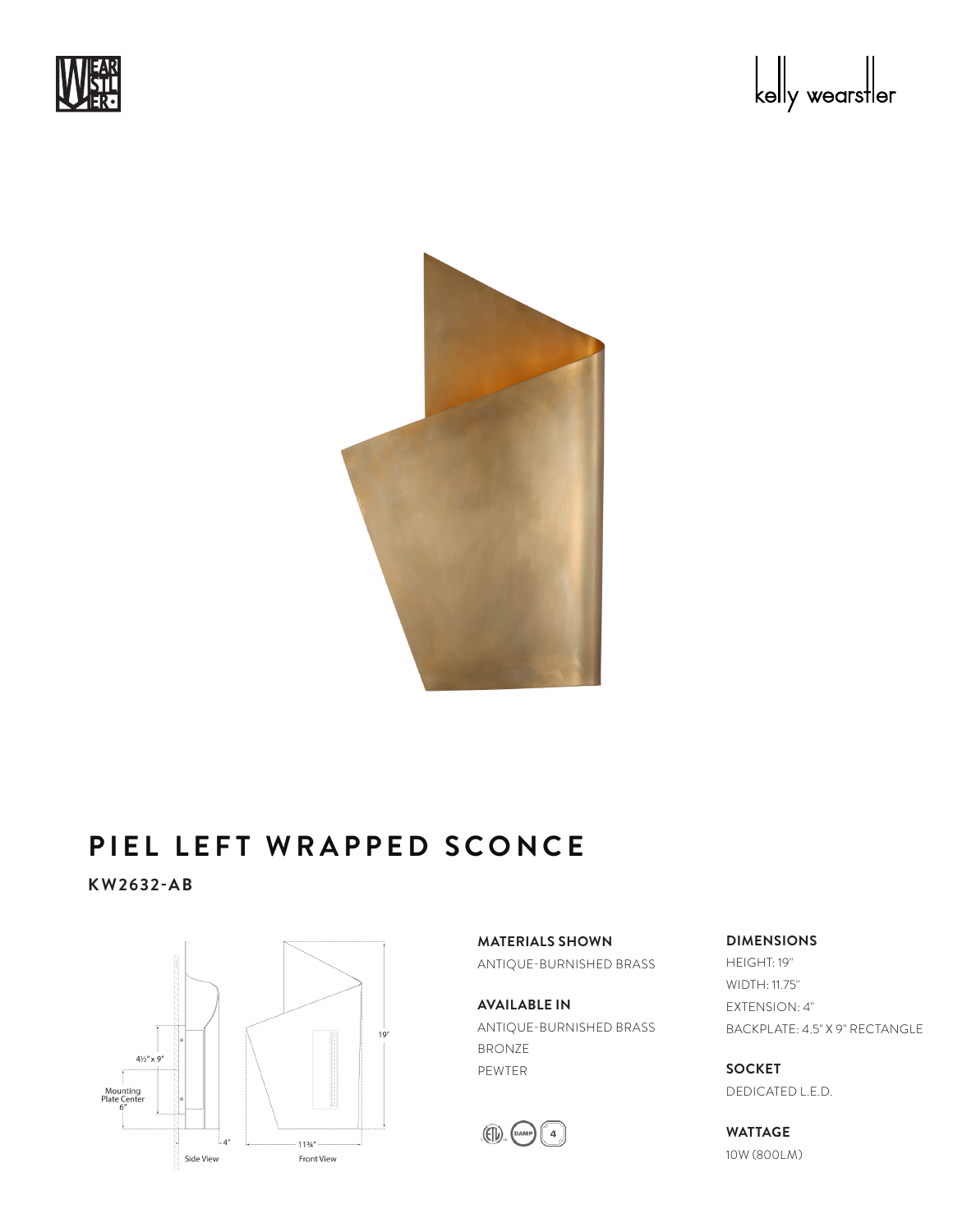





### **PIEL LEFT WRAPPED SCONCE** NEI IE  $\blacksquare$

**KW2632-BZ**



**MATERIALS SHOWN** BRONZE

**AVAILABLE IN** ANTIQUE-BURNISHED BRASS BRONZE PEWTER



**DIMENSIONS**

HEIGHT: 19" WIDTH: 11.75" EXTENSION: 4" BACKPLATE: 4.5" X 9" RECTANGLE

**SOCKET** DEDICATED L.E.D.

**WATTAGE** 10W (800LM)